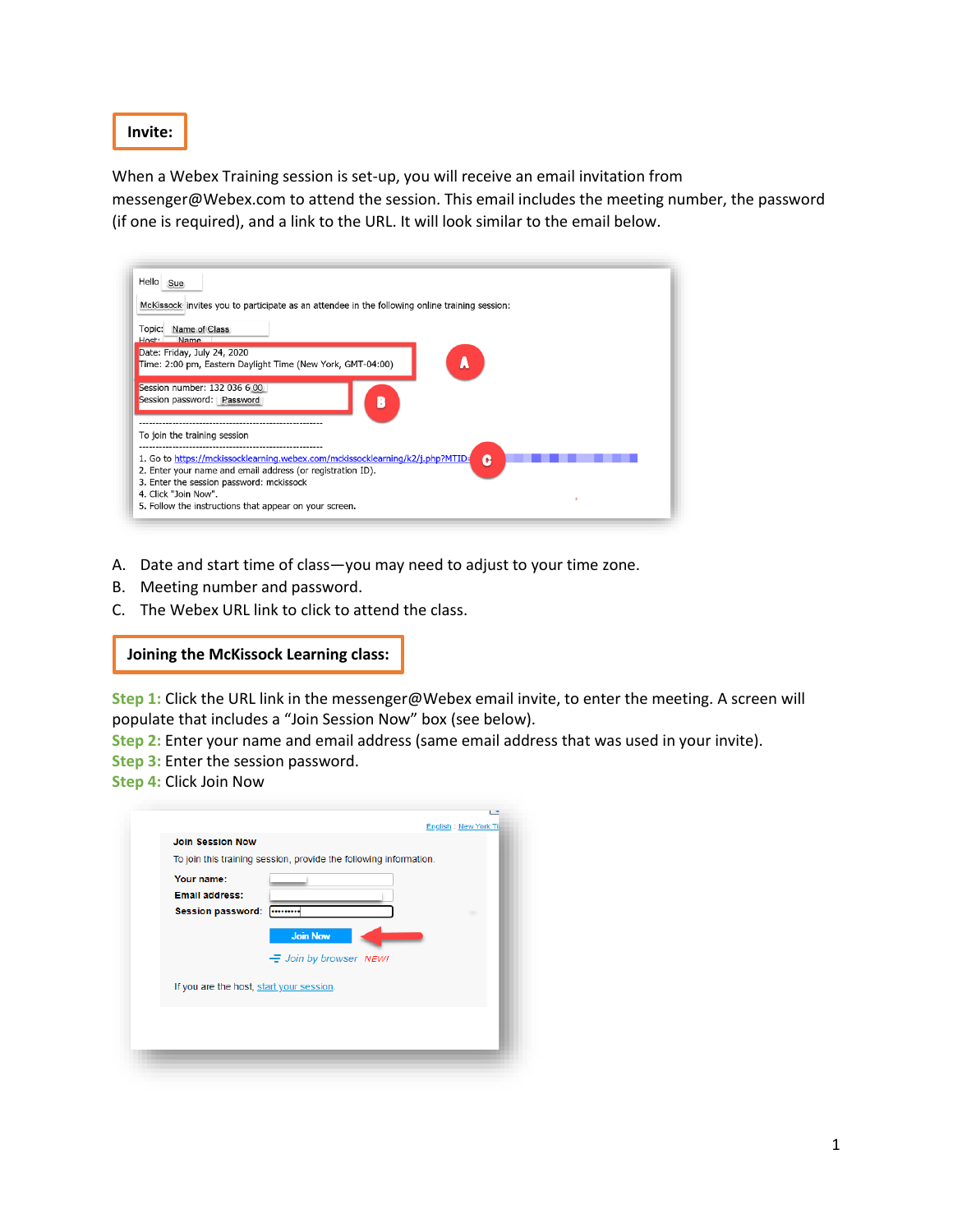**Note:** You cannot click the join button until the host has started the session. You may have to refresh the page closer to the recommended joining time (usually 15 minutes prior to the class start time). You will see the message below and the join now button will not be accessible until the host starts the training session.

| has not started.  |                        |
|-------------------|------------------------|
| Your name:        |                        |
| Email address:    |                        |
| Session password: |                        |
|                   | <b>Join Now</b>        |
|                   | - Join by browser NEW! |

**Note:** We do not recommend joining by browser as some of the session's functionality may be lost.

**Step 5:** If you've joined Webex Training sessions before, follow the prompts to join **(skip to Step 8)**

**Step 6:** If this is your first time using Webex Training, you will be prompted to add Webex to your browser (Chrome, Edge, Firefox, etc.) as a Cisco Webex Extension. If you don't wish to add the extension, you may run a temporary application to join this class. **Note**: Please allow at least 5 minutes to add the extension or download the temporary application. The temporary application performs the same as adding the extension to your browser.

|                                                                                | Follow this one-time process to join all Webex meetings quickly. |
|--------------------------------------------------------------------------------|------------------------------------------------------------------|
| Add Webex to Chrome                                                            | <b>Cisco Webex Extension</b><br>Add to Chrome                    |
| an extension? Run a temporary application to jo<br>Select Add Webex to Chrome. | Select Add to Chrome in the Chrome store.                        |
|                                                                                | Add Webex to Chrome                                              |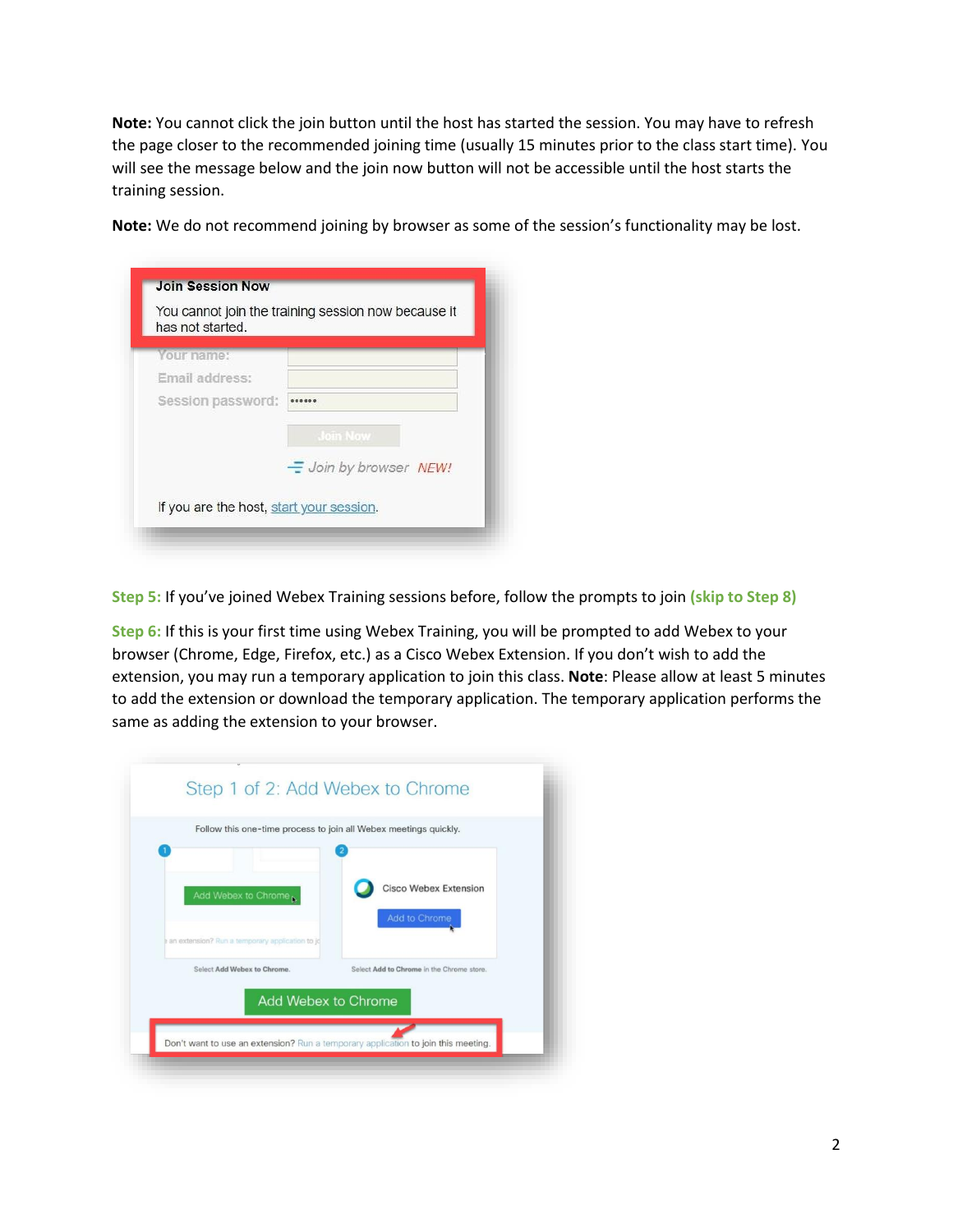**Step 7:** Follow the onscreen prompts to allow the Webex extension or temporary application to download and open. Below are some tips for the different browsers.

## **Chrome or Edge**

Temporary Application:

Click on the .exe file that appears in the lower left corner of your browser window:



Once the file is done downloading, click on the up caret  $\wedge$  and open and run the file.

#### Extension Add (Chrome Example)



If you agree to these terms, add to Chrome (or other browser)

| chrome web store | ☆                                                                                                                                        |                      |
|------------------|------------------------------------------------------------------------------------------------------------------------------------------|----------------------|
|                  | Home > Extensions > Cisco Webex Extension                                                                                                |                      |
|                  | Cisco Webex Extension<br>Offered by: webex.com                                                                                           | <b>Add to Chrome</b> |
|                  | ★★★★ ± 2,293 Social & Communication   ± 10,000,000+ users                                                                                |                      |
|                  | Overview<br>Reviews<br>Support<br>Related                                                                                                |                      |
|                  |                                                                                                                                          |                      |
|                  | <b>Q</b> Cars Weber Montings<br>$D \times$<br>$\sim$<br><b>O</b> <i>Q</i> Consults 1<br>Fix LOt Show View Judia Participate Meeting View |                      |
|                  |                                                                                                                                          |                      |
|                  | <b>EL AIN AUGUS</b>                                                                                                                      |                      |
|                  |                                                                                                                                          |                      |

### **Firefox**

Temporary Application

Click Save File on the prompt window.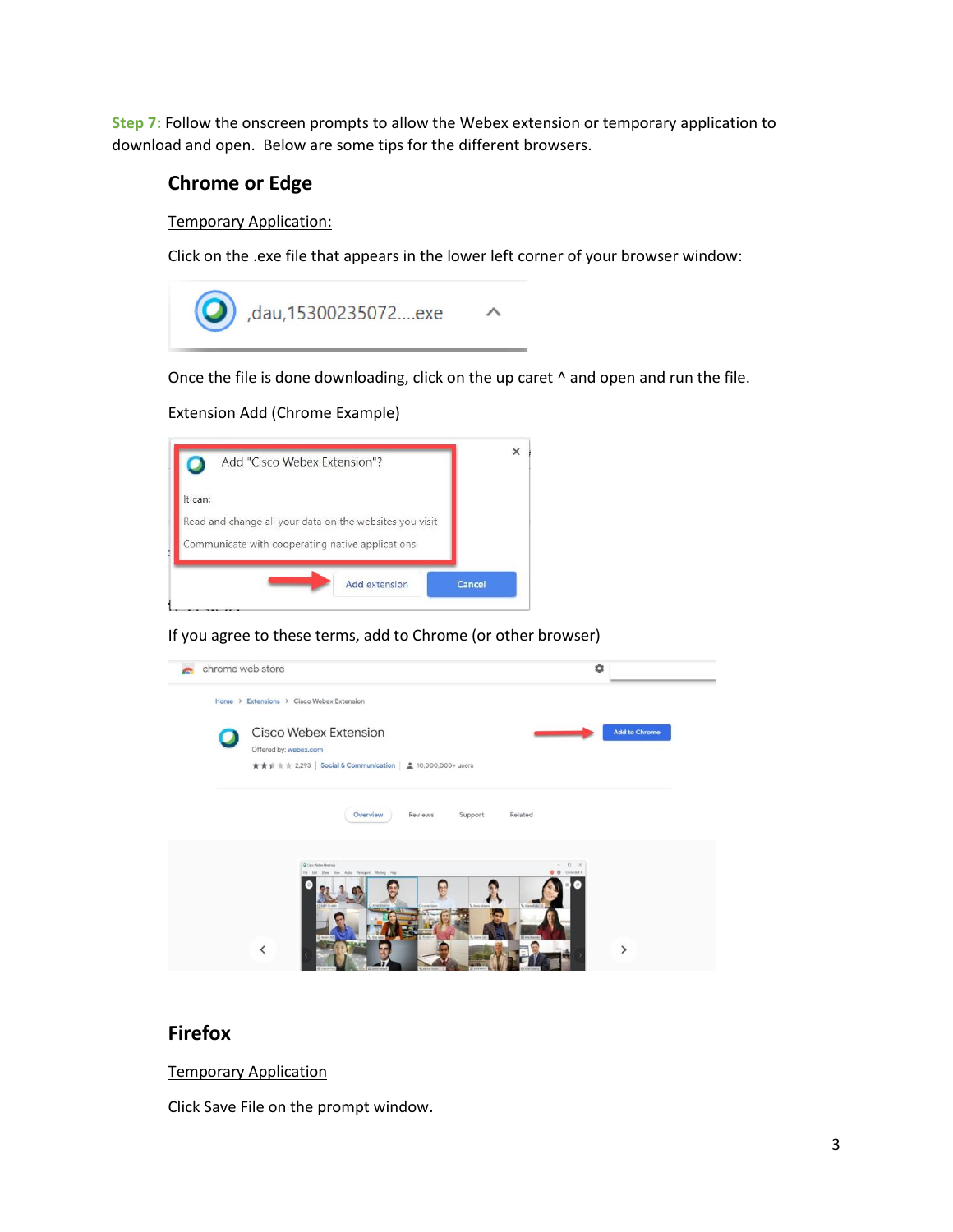| Opening , cisco, 2894261012, 486761812, MC, 1-1-0, SDJTSwAAAARvGXrtKM |  |
|-----------------------------------------------------------------------|--|
| You have chosen to open:                                              |  |
| <b>■ Mxk1RYCUM2K4VwG0G7rfgE07ZJ01lgUUzC0yw2_webex.exe</b>             |  |
| which is: Binary File (543 KB)                                        |  |
| from: https://cisco.webex.com                                         |  |
| Would you like to save this file?                                     |  |
| Save File<br>Cancel                                                   |  |

Click the arrow in the upper right corner of the browser window, then click on the download .exe file.



# **Internet Explorer**

Click the "Go here" link.

|  | Select Install or Allow to install the Cisco WebEx add-on. Having trouble joining Cohece |  |
|--|------------------------------------------------------------------------------------------|--|
|  |                                                                                          |  |
|  |                                                                                          |  |

On the page that appears, click "Run a temporary application"



Click "Run" on the dialog box that appears.

**Step 8:** After you join the Webex training session, an audio conference pop-up box will appear. Select "Call Using Computer". \* You may test your speaker and microphone before selecting "Call Using Computer."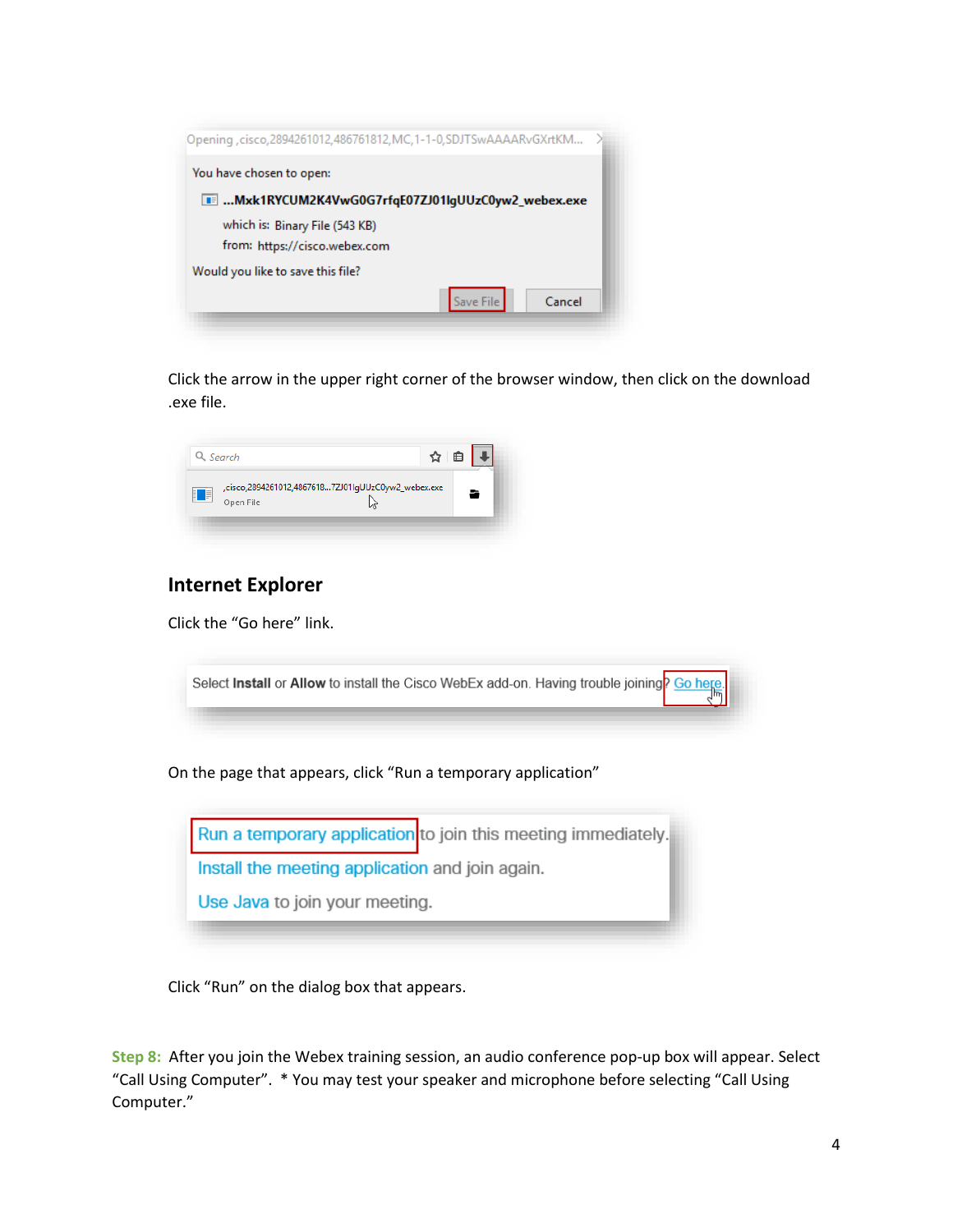|                 | Audio Conference                                          | $\times$ |
|-----------------|-----------------------------------------------------------|----------|
|                 | Use your phone or computer to join this audio conference. |          |
| <br>> Use Phone |                                                           |          |
|                 | $\vee$ Use Computer for Audio                             |          |
|                 | Call Using Computer                                       |          |
|                 | Test speaker/microphone                                   |          |

**Step 9:** After joining, you may see an audio panel to connect using the previous method, select "Call Using Computer"



**Step 10:** You should be able to view the Webex Training Session.



Menu Toolbar: Allows access to the meeting tools and functions.

Content Viewer: Displays the PowerPoint presentation, documents, or whiteboard as presented by the instructor or host.

Panels: Provides areas for chat, Q&A, and attendee controls.

Panel Toolbar: Allows access to the different available panels to display on your screen.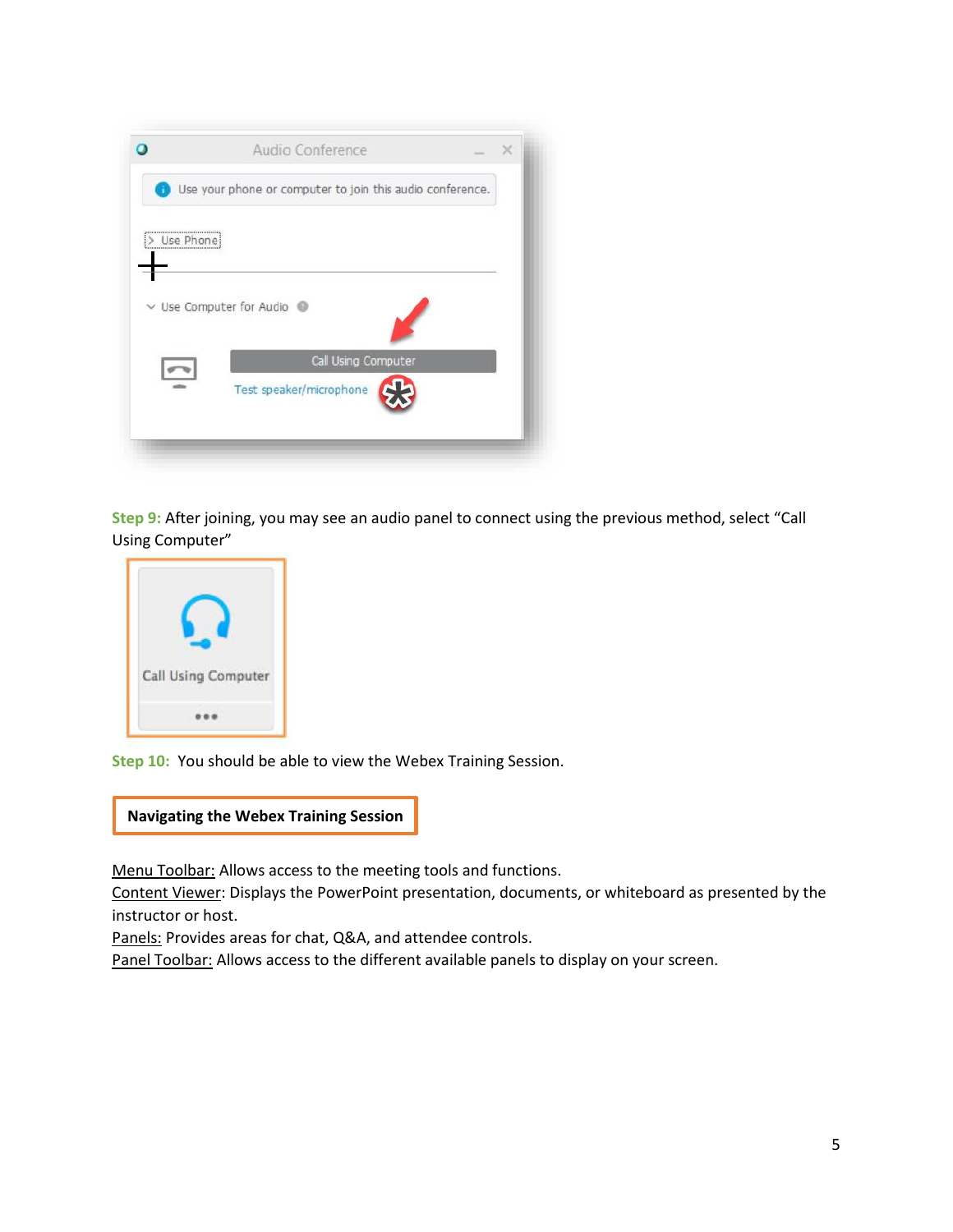

## **Webex Training Icons**

| <b>Click this:</b> | To do this:                                                   |
|--------------------|---------------------------------------------------------------|
|                    | To turn on your Video                                         |
| - 5                | To turn off your Video                                        |
|                    | To mute your Audio                                            |
|                    | To unmute your Audio                                          |
|                    | Raise your hand—we recommend asking questions through the Q&A |
| <b>Audio</b>       | Control your audio connection.                                |
|                    | Change how participants appear on your screen.                |